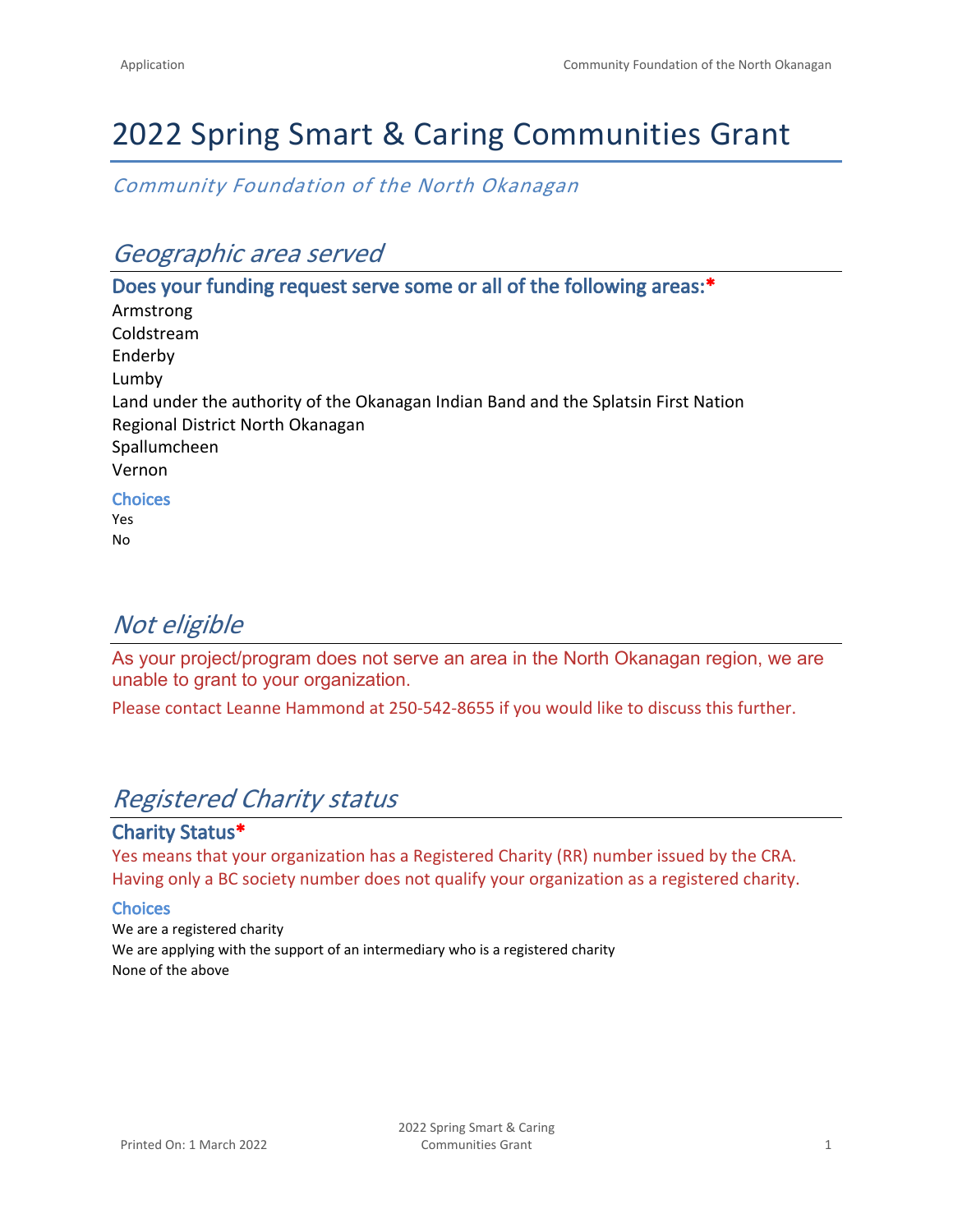# *We have an intermediary who is a registered charity*

Please invite your intermediary to participate in this application. Please use the Foundant Technologies tutorials below (either written or video) to learn how to collaborate with your intermediary organization on this grant application. Please also copy and paste the tutorial links to send to your intermediary organization in the collaboration email invite that you will send to them.

### **[WRITTEN TUTORIAL](https://docs.google.com/document/d/15NsdFgi3lBmBu0_pp1zj2HZ51I4mx8Wryjrx4FYOmdg/edit) [VIDEO TUTORIAL](https://drive.google.com/file/d/1IHkAEvTD4c-t9BwclyQY_OCdghW5U56B/view)**

 If you prefer, you can use the sample wording below to copy and paste into an email to your intermediary:

 Please help collaborate on this request for grant funding for the Smart & Caring Communities grant program from the Community Foundation North Okanagan. The application deadline is March 31.

# *Do not have a registered charity number or an intermediary*

Since you answered none of the above in the Registered Charity Status question, your organization cannot qualify for funding without the support of an intermediary who is a registered charity. Please call Leanne Hammond at 250-542-8655 for guidance on how to obtain an intermediary

# *Type of funding requested*

# **I am applying for:\***

*Please choose the option that best fits your funding needs. You will only be able to submit one application at a time. Project funding is for a specific project that has a defined purpose (including capital items), timeline and budget. Program funding is funding needed for a new or pre-existing program that is ongoing.* 

#### **Choices** Project Funding Program Funding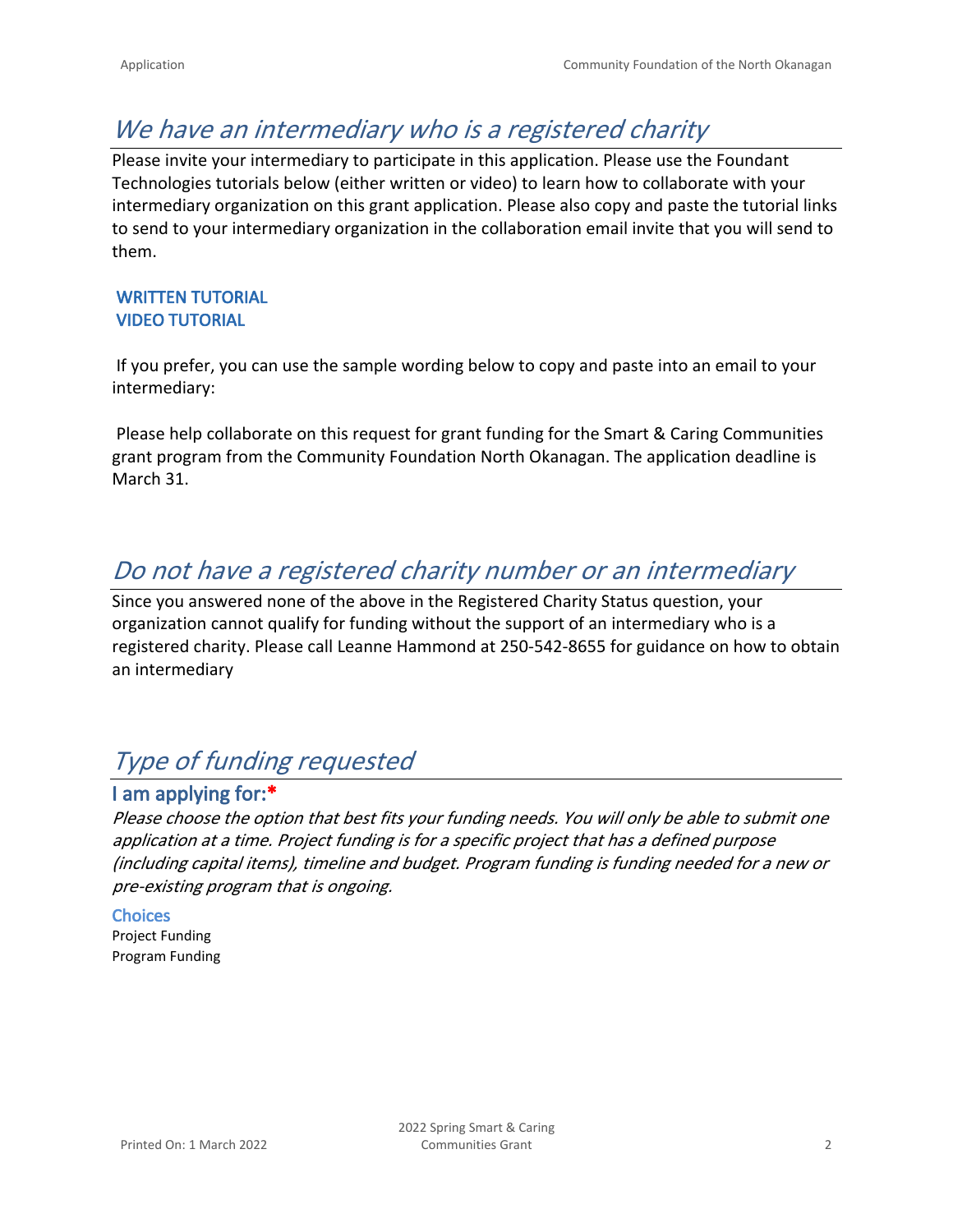# *Prior Grantees*

**Have you ever received a Smart & Caring Communities grant from the Community Foundation?\* Choices**

Yes No

# *Previous Funding from Community Foundation North Okanagan*

Please enter the information from the most recent Smart & Caring grant you received from Community Foundation North Okanagan.

**Amount Received\*** *Character Limit: 20*

**Year Received\*** *Character Limit: 4*

### **Prior Project/Program Title\***

*Character Limit: 250*

### **Have you submitted your project/program report from this most recent grant?\***

Reports for past grants need to be received before new funding can be awarded. If your previous grant is incomplete, please email info@cfno.org with an explanation, and when we can expect the grant report.<br style="box-sizing: border-box; font-variant-ligatures: normal;font-variant-caps: normal;orphans: 2;widows: 2; -webkit-text-stroke-width: 0px;textdecoration-thickness: initial;text-decoration-style: initial; text-decoration-color: initial;wordspacing:0px;">Project reports can be emailed to info@cfno.org.

**Choices**

| r<br>٠ |  |
|--------|--|
| л<br>٢ |  |

# *Project- and Program-Specific Questions*

**Funding Request Title\*** *Character Limit: 250*

### **Organization Mission Statement\***

Please provide your organizational mission statement/statement of purpose (if you do not have a mission statement, please provide the purpose statement from your organization's constitution).

Printed On: 1 March 2022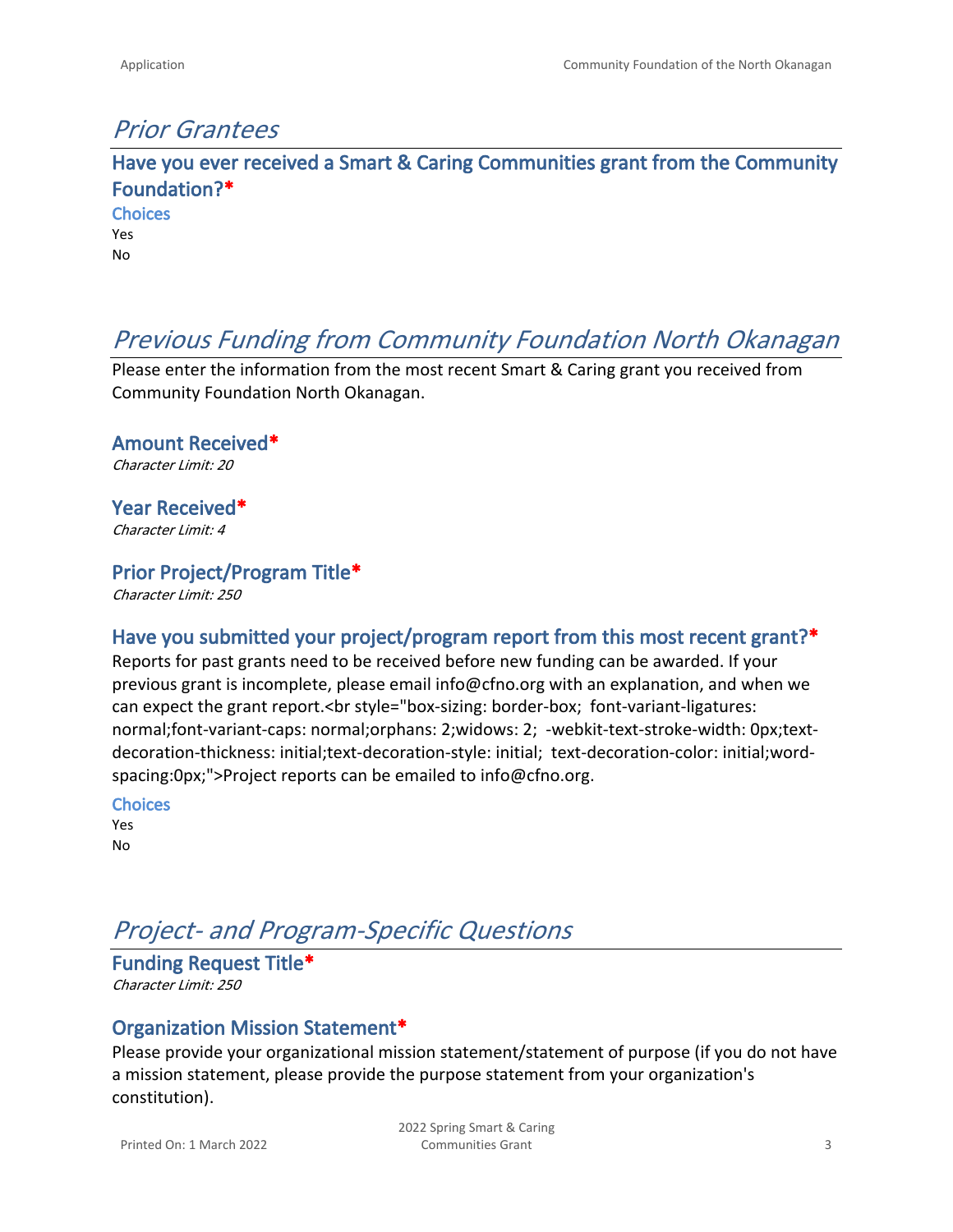*Character Limit: 2000*

#### **Project/Program Description\***

In 1-2 paragraphs please briefly explain your project/program *Character Limit: 2000*

# **Number of paid staff, full-time\***

Please enter a whole number from 0 and up. *Character Limit: 4*

#### **Number of paid staff, part-time\***

Please enter a whole number from 0 and up. *Character Limit: 4*

#### **Number of volunteers\***

Please enter a whole number. Do not include board members. *Character Limit: 4*

### **Amount Requested from Community Foundation North Okanagan\***

*Character Limit: 20*

### **Total amount needed for the project/program from all sources:\***

*Character Limit: 20*

#### **When would these funds be required?\***

Please note grant funds will be distributed at the end of May.

*Character Limit: 10*

#### **Proposed start-up date\*** *Character Limit: 10*

#### **Proposed completion date\***

*Character Limit: 10*

### **Focus Area (check all that apply)\***

#### **Choices**

Arts & Culture Education Environment (including animal welfare) Health & Recreation Social Services

## **How many people will be served by this project/program?\***

*Character Limit: 7*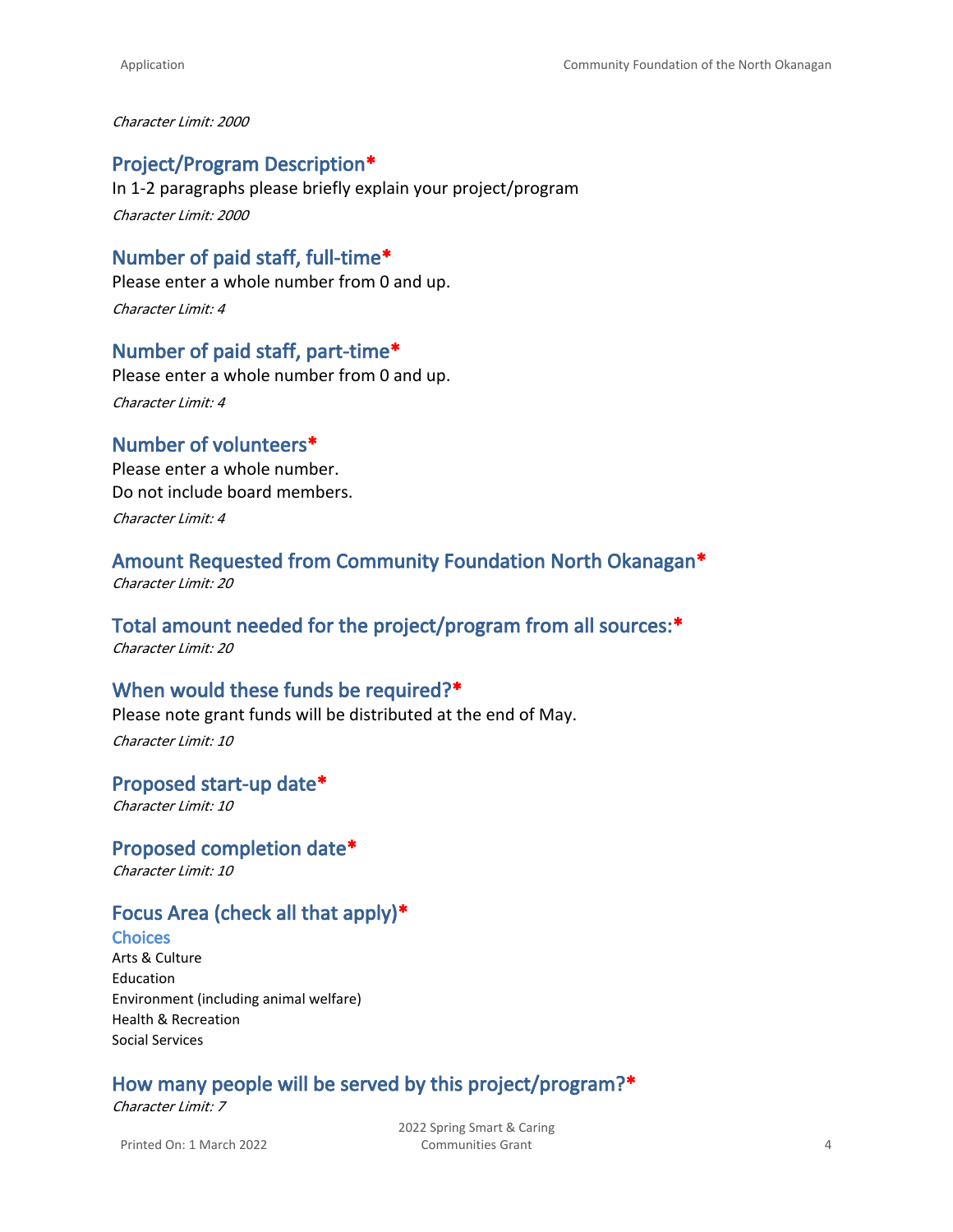### **Describe the need for the project/program.**

*Character Limit: 2000*

### **Describe the anticipated result(s) of the project/program.\***

*Character Limit: 2000*

### **Project/Program Activities\***

List the activities you will undertake to achieve the intended results. *Character Limit: 2000*

#### **Qualifications\***

What knowledge, skills and experience does your organization have which qualify it to carry out this project/program?

*Character Limit: 2000*

#### **Volunteers\***

Will volunteers be involved in the project/program? In what ways? Please note, we recognize that volunteers are not always appropriate for all projects/programs.

*Character Limit: 1500*

#### **Measuring Results\***

How will you know if you have succeeded? What metrics, if any, will you track to measure results?

*Character Limit: 2000*

#### **Evidence of Community Support\***

Describe the community support you have gathered for this project/program and how you will coordinate your plans with others who are servicing similar needs or populations. How is your project/program different from and/or better than existing services?

*Character Limit: 2000*

#### **What if we only partially fund the amount requested?\***

What would happen if the Community Foundation North Okanagan provides only a portion of the amount requested?

*Character Limit: 2000*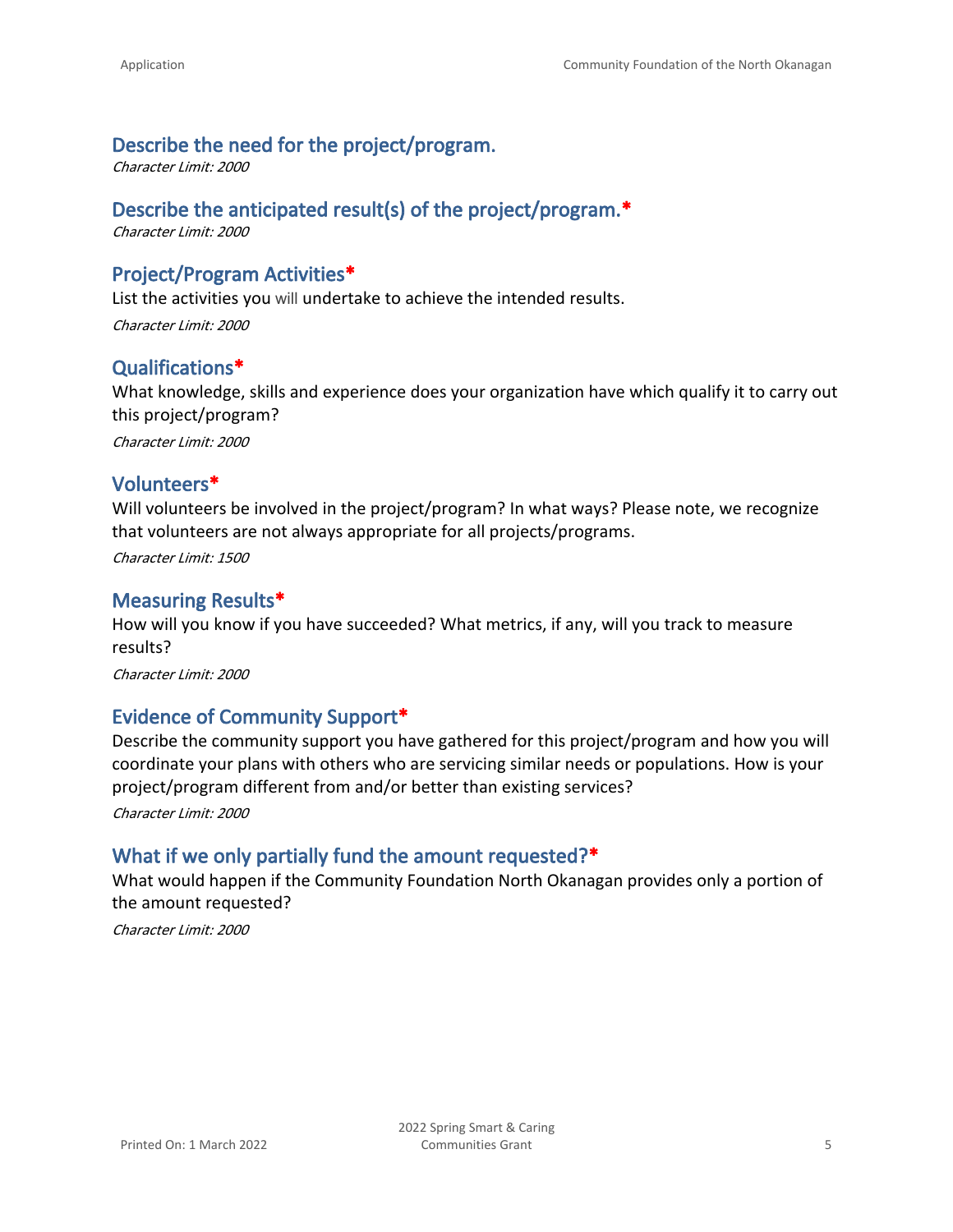# *BUDGET*

Please complete the budget form provided. Go [HERE](https://cfno.org/wp/wp-content/uploads/2022/03/2022_CFNO_Budget_Template-2.xlsx) to download the budget form (Excel format).

Please save the form to your system, then complete the form, save and upload to this application process. There is a section below where you can upload documents.

# *Program-specific Financial Considerations*

### **Sustainbility\***

If this is an on-going program, how will it be sustained after the initial funding period? *Character Limit: 2000*

# *Program/Project Co-ordinator Authorization*

We understand that as the Applicant Organization we are responsible for the grant monies and for the completion of the project/maintenance of the program. If we are partnering with an intermediary, we also certify that this application for funds has official approval from both organizations' Boards of Directors.

Additionally, we understand that should we receive a grant from the Community Foundation North Okanagan, we are required to submit a progress report within one year of receiving our grant. The report form will be provided by the Foundation and is intended to help the Foundation better understand the value of grants to the community.

## **Name of authorized Project/Program Contact\***

*Character Limit: 250*

**Position\*** *Character Limit: 250*

**Date\*** *Character Limit: 10*

# *Intermediary Authorization*

**Name of Executive Officer of Intermediary Organization\*** *Character Limit: 250*

**Position\*** *Character Limit: 250*

Printed On: 1 March 2022